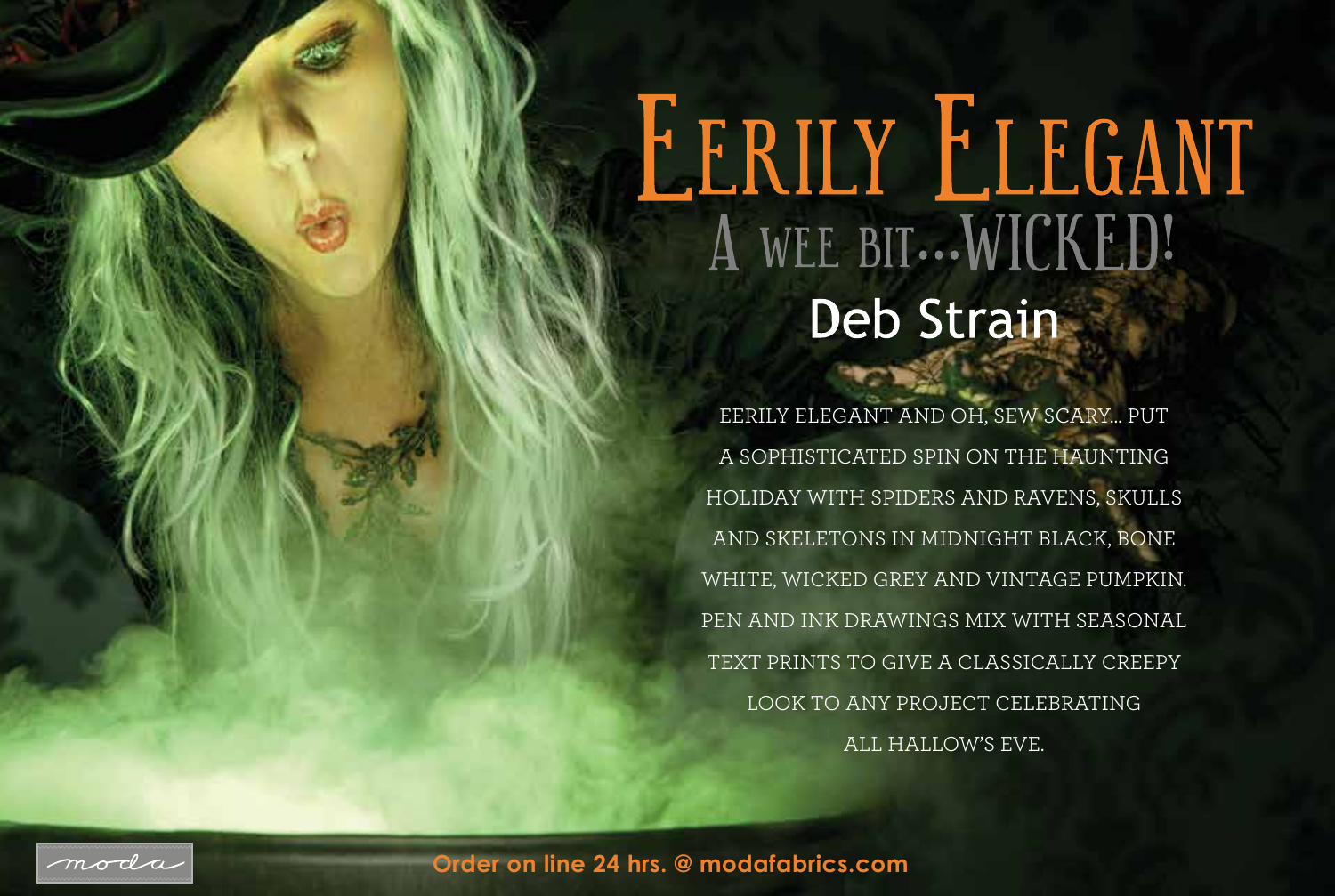

## **ERILY ELEGANT Deb Strain**





19815 12



19816 12



19812 12 19810 12 REDUCED TO SHOW FULL WOF. BLOCKS MEASURES 11.25"X11.75", LABELS MEASURE 3.5"x 7.5" & 3.5"x 6"



moda

**Order on line 24 hrs. @ modafabrics.com Fall 2017**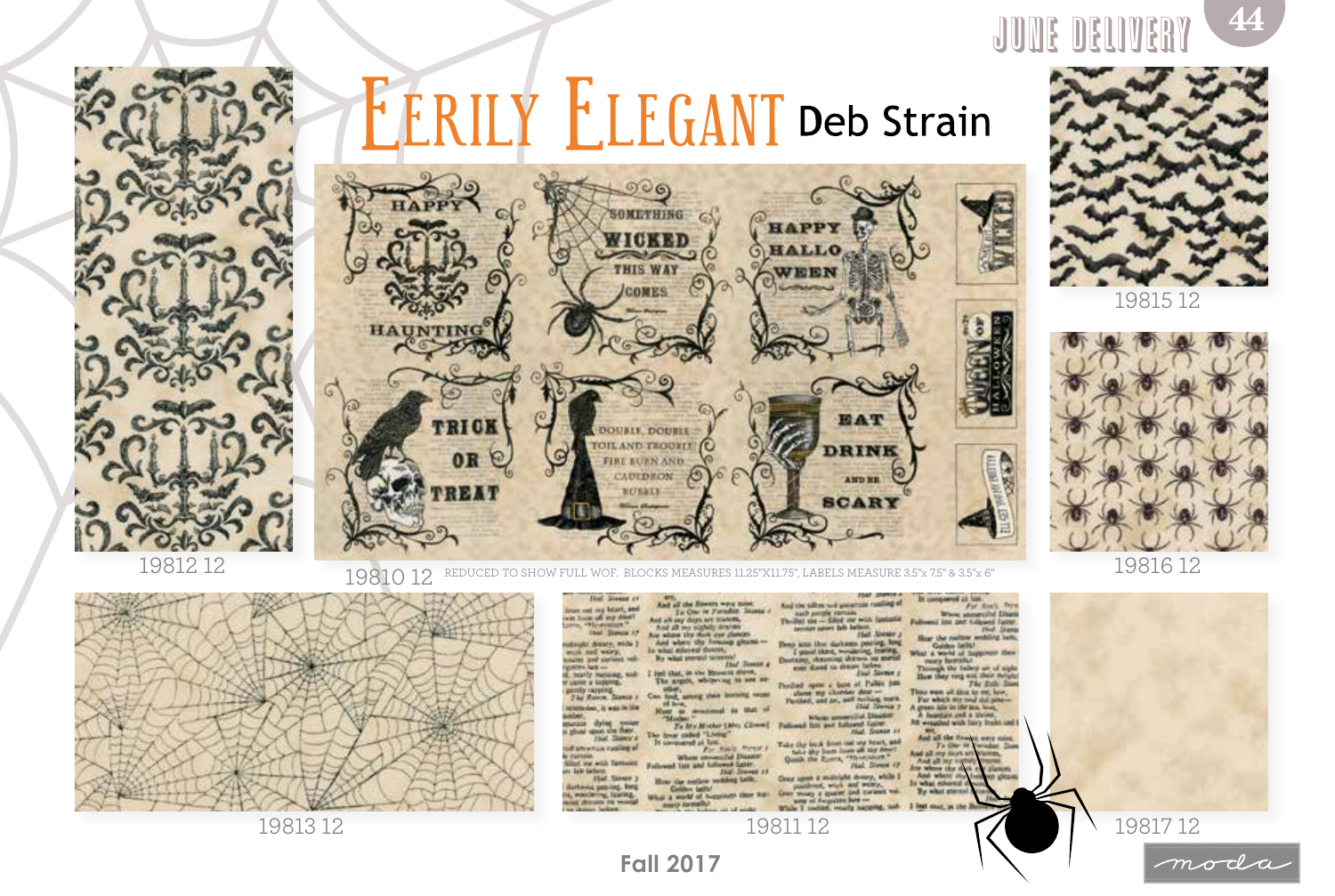## EERILY ELEGANT A WEE BIT ... WICKED! **Deb Strain**





 $\; m \sigma$ da

**Order on line 24 hrs. @ modafabrics.com**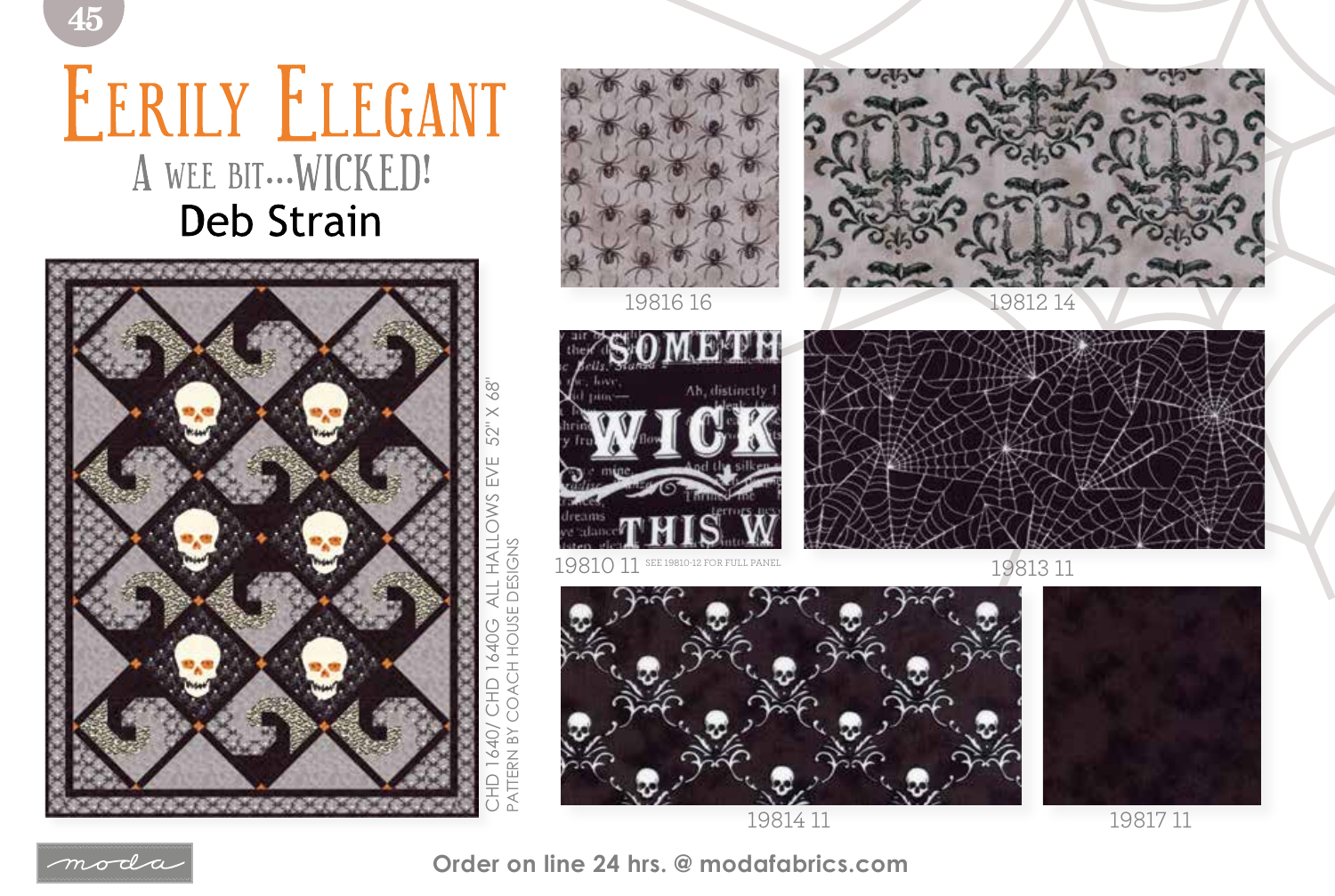

To My Motion (My) Chains **Curchase came a tercing** The Bells hat in ma, how

19811 11

work and works albertal durant

da Tagas **Jeak Eleventy** cash who alle its cha a Char in Paradice my days are trance. 1,000 as the Moussen

malk paralle force<br>Clad my -- Ellipt n latelland copys is lost alone my chor

3 54" X YOU DARE ENTER IF **DESIGNS**  $\sqcup$ HOUSE CHD 1642G  $\pm$ ○<br>く È C CHD 1642/  $\geq$  $\overline{z}$  $\widetilde{\mathbb{R}}$ Ę



**JUDE DELIVERY** 

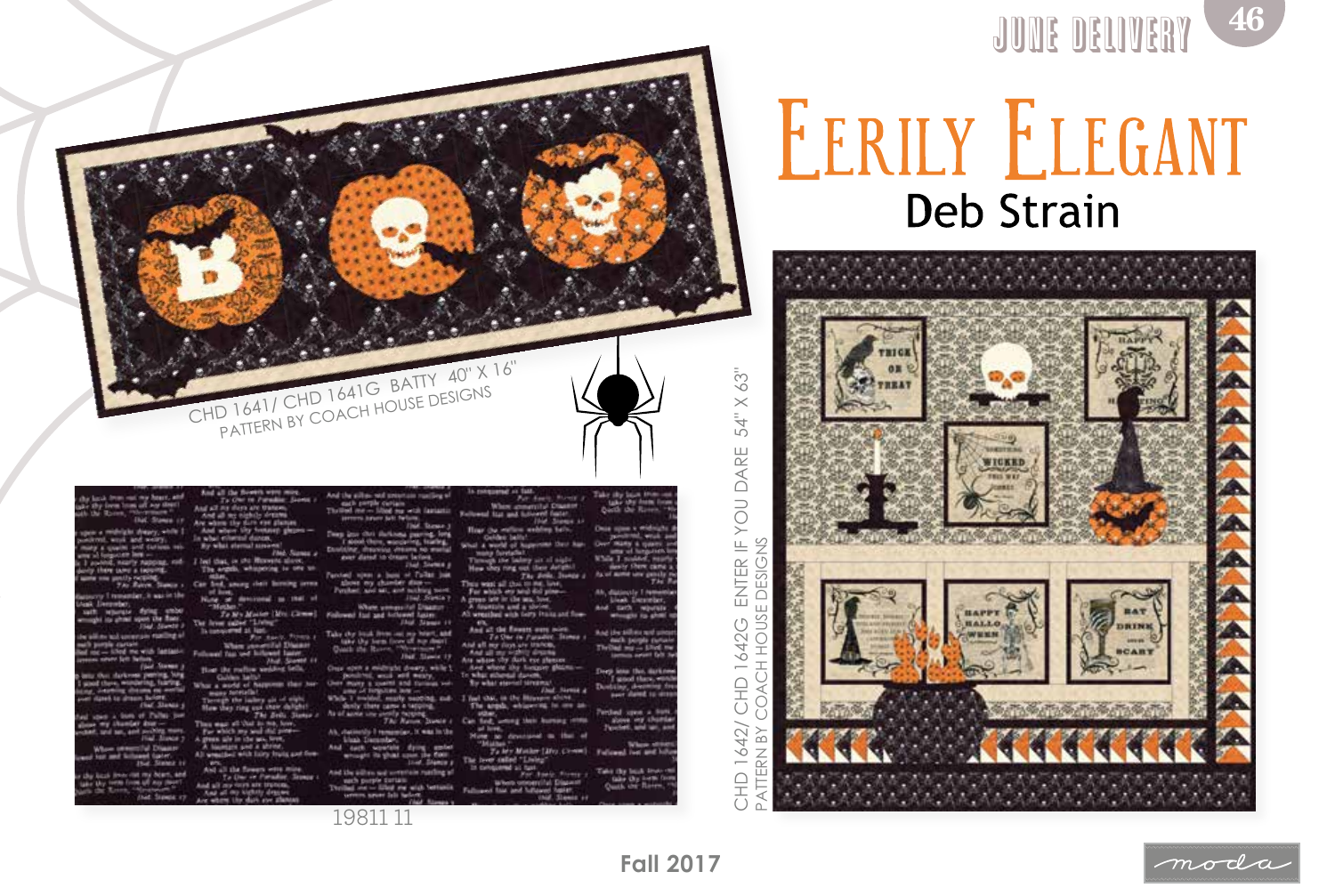## **NEGANT** A WEE BIT ... WICKED! **Deb Strain**





19815 15



**Example with proper** 

we my chander does -Factball, and car, and an *Mail Slavier* That Manuel av of at last such News a metalut Daamer<br>Alland Sader<br>And Sances on or welches have Once some a midnight streate, while I

Over montrast, such and weary, which is a second to the state of the state of the state of the state of the state of the state of the state of the state of the state of the state of the state of the state of the state of **Auctions were for**the art of such **PE SIN CARD AUGUST** The Dolls Design a that is not love.

 $\sigma\sigma_1$  equivalently  $1$  -symmetries , in matrix that the fibral distribution of the symmetries of the photon space that the first  $\sigma$  . Firstly, the photon space that the state  $\sigma$ in the angulars<br>a seal is three and from And the allias sail accurrate markeg of

te Roman von Tierren<br>Der in Fernsten Stewart<br>Handlich Stewart The first party is the country of the country of the country of the first state of the country of the country of the country of the country of the country of the country of the country of the country of the country of the dark one planner Prop line the dettors provide line<br>  $\Gamma$  and the dettors are not metal-<br> Dentrois, where  $\Delta$  is the set of the set<br>  $\Delta$ **THE INC. SAMPL Banners Shows** 

period to new an Freshed spins a look of Falley just Here my churcher How -Partised, and tar, and suching **Alad Slastle P When streamlifed Disgram** seator Link Clemel. Futured for and futured baret. that Trease as **STATE** 

of at late.  $P_{\text{tot}}$  from the contract of the contract from our age laters, and the contract of the contract of the figures of the contract of the figures of the figures of the figures of the figures of the figures of th **Commercial Charges**<br>and Subsequent Expires and Questi the Rooms "that thereby a maximum" and the contract the first contract the space of the second photon of the second photon of the second photon of the second photon of the second photon of the second photon of the shoul, end and exact,

*Chair Sameway* When anyonying Direct<br>and for and between faster.

**Stat Streets** 

the mellow weekling a world of American they has

als the lastery and at

Through the indeed of the definition of the field  $\sim$  10  $\mu$  mass and the law and all the result of the set of the set of the set of the set of the set of the set of the set of the set of the set of the set of the set o

And all my copies dealers<br>and all my copies showned and the scheme the short control of<br>the scheme the control of the state of the state of the state<br> $\mathbb{R}$  what strength interests are stated as **Fluit Stammer** 

ad that, as the Measure above, The negativ, whispeving to one

Car feel, among short descring home. How to develop as the of

"Mother" District (Meta Circuit) Subsequent the contract of the Property of the Circuit (Meta) (Meta) (Meta) (Meta) (Meta) (Meta) (Meta) (Meta) (Meta) (Meta) (Meta) (Meta) (Meta) (Meta) (Meta) (Meta) (Meta) (Meta) (Meta) (

To acceptered at his cases, three-in-<br>Where results Directly a Where results Directly in<br>Followed funt and influenti June 1.<br>And, Directly 11. How the nation wedding here.

What a world of Namines many installation are of state Through the leaders are of each  $\mathcal{O}(n^{2n})$  . Here  $\mathcal{O}(n^{2n})$  . Thus and  $\mathcal{O}(n^{2n})$  . The fields of the control of the control of the control of the control of the control of the control of the control of the cont

And all the flowers were must

And all my days are traveler. Downer

1981115

Take the best from out out **A USA RUFFE** positrad, was and set **Night cars shortly rich** The Batter

All community I conservated, it a **Auth Moviete** date whatghi its plant when

**Earth perple vertices** 

stand three, woods:

all names, a local all The show my closeler dre

When are good for Dr

Take thy back from our age for<br>Anker thy from Long on the

Dept now a midnight drawy<br>pandond, with not were 

As, distancely 1 restructor, it a

Deep leve that Carl new per



19812 13

19814 15



19816 14



19810 13 SEE 19810-12 FOR FULL PANEL



47

Order on line 24 hrs. @ modafabrics.com

- The Re Link Leonater,<br>| sach reporate dying<br>| mongle its glues aport of
- And the silling and appartun-The Day of the Contract of the Day of the